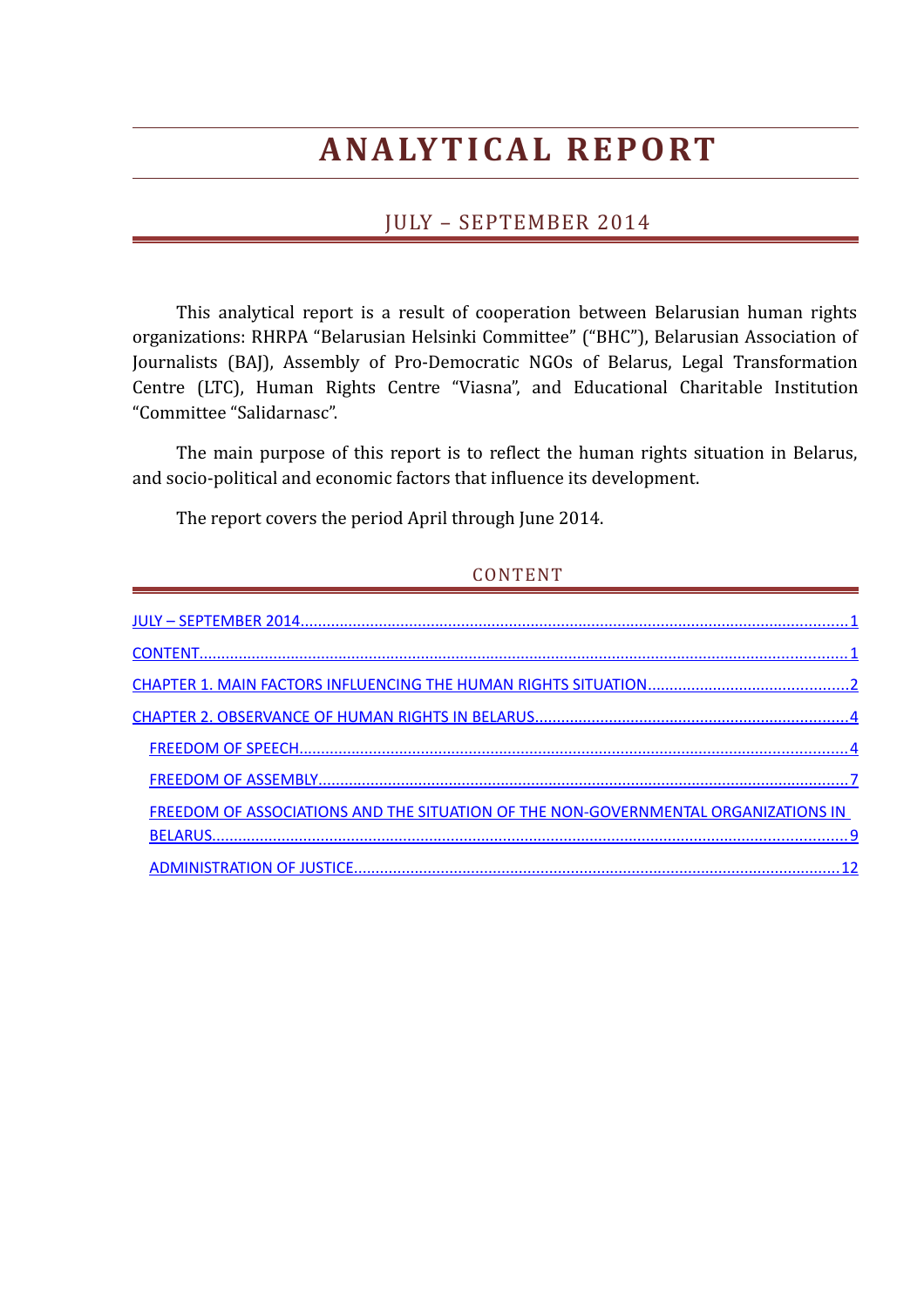# <span id="page-1-0"></span>CHAPTER 1. MAIN FACTORS INFLUENCING THE HUMAN RIGHTS SITUATION

In the third quarter of 2014 human rights situation continued to develop against a backdrop of increasing diplomatic activity, primarily, between Belarus and the USA, and between Belarus and the European Union, as well as of the activity of Belarus as a platform for talks on Ukraine-Russia crisis. In particular, Secretary-General of the United Nations Ban Ki-moon highly appreciated the role Belarus played in the settlement of Ukrainian military conflict<sup>[1](#page-1-1)</sup>, and the Deputy Assistant Secretary of State Thomas Melia expressed gratification with the fact that Belarusian government did not recognized the Russian annexation of the Crimea and that Minsk agreed to host a meeting to find ways to Ukrainian conflict<sup>[2](#page-1-2)</sup>.

During the press conference, held on September  $17<sup>th</sup>$  in Minsk, Deputy Minister of Foreign Affairs Aliaksei Huryanau stated that Belarus was ready to discuss political and economic issues with the EU and the USA<sup>[3](#page-1-3)</sup>.

Members of Belarusian parliament participated in the session of the Parliamentary Assembly of the OSCE, which was held in Baku from June  $28<sup>th</sup>$  to July  $2<sup>nd</sup>$ . Resolutions containing clauses concerning the immediate release and rehabilitation of all political prisoners, lack of democratic political institutes and absence of democratic progress in Belarus, were passed in the Committee on Political Affairs and Security and in the Committee on Democracy, Human Rights and Humanitarian Questions<sup>[4](#page-1-4)</sup>.

In September Dunja Mijatovich, the OSCE Representative on Freedom of the Media, visited Belarus, and met with the Minister of Foreign Affairs Uladzimir Makei and Minister of Information Liliya Ananich, and took part in a seminar on interaction of law enforcement authorities and media in Belarus. Dunja Mijatovich noted positive steps concerning the solution of the problem of prosecution of journalists and drew attention of state representatives to the problems needing solution: law reform, obligatory accreditation abolition, free access to information, freedom issues in the Internet<sup>[5](#page-1-5)</sup>.

<span id="page-1-1"></span>1 *[http://naviny.by/rubrics/politic/2014/09/22/ic\\_news\\_112\\_443795/](http://naviny.by/rubrics/politic/2014/09/22/ic_news_112_443795/)*

<span id="page-1-2"></span>2 *<http://news.21.by/politics/2014/09/10/986440.html>*

<span id="page-1-3"></span>3 *[http://belapan.com/archive/2014/09/17/eu\\_727364/](http://belapan.com/archive/2014/09/17/eu_727364/)*

<span id="page-1-4"></span>4 *[http://naviny.by/rubrics/politic/2014/6/30/ic\\_news\\_112\\_438247/print/](http://naviny.by/rubrics/politic/2014/6/30/ic_news_112_438247/print/)*

<span id="page-1-5"></span>5 *[http://naviny.by/rubrics/politic/2014/09/16/ic\\_articles\\_112\\_186761/](http://naviny.by/rubrics/politic/2014/09/16/ic_articles_112_186761/)*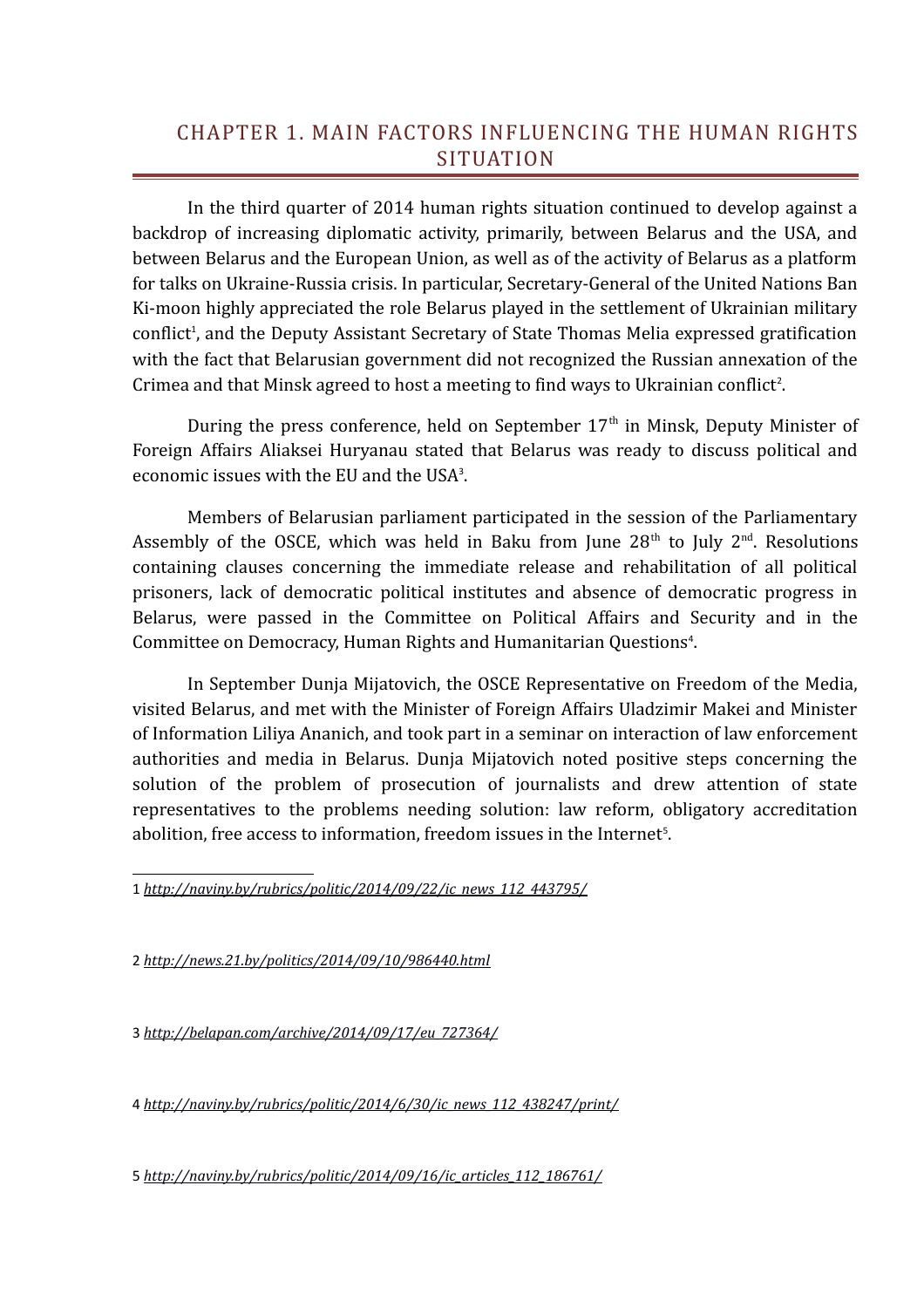The U.S. Government Interagency Delegation including members of the USAID, State Department, and Department of Defense, was on an official visit in Belarus in September. The delegation held meetings with official representatives of the Ministry of Foreign Affairs, Ministry of Defense, Ministry of Economy, and Ministry of Education. Members of the delegation also met with representatives of civil society, business community, independent media, human rights activists, religious activists, Diplomatic corps, leaders of political opposition, and relatives of political prisoners. During these meetings members of the delegation accentuated their concern about the human rights situation in Belarus, and called for the release of all political prisoners, having accentuated that this issue remained to be an obstacle for more profound and broad cooperation between the countries<sup>[6](#page-2-0)</sup>.

In advance of the Universal periodic review of the United Nations Human Rights Council, which will be passed by Belarus in 2015, a conference on the creation of the National institution, which encourages and protects human rights, was held under the aegis of the Ministry of Foreign Affairs and the United Nations Office in Belarus<sup>[7](#page-2-1)</sup>. The MFA together with the OHCHR held a seminar on rousing hatred, racism, anti-Semitism, and intolerance in media and the Internet, in which state body representatives, media, human rights activists and the UN experts took part<sup>[8](#page-2-2)</sup>.

However, this development of foreign-policy activity, aimed at the development of cooperation with the EU and the USA, was not accompanied with significant steps to improve the human rights situation in the country. The issue of political prisoners remains essentially unsolved, arbitrary detentions of political activists, persecution of journalists and restriction of freedom of peaceful assembly take place.

During his statement, delivered at the 69 Session of the UN General Assembly, Minister of Foreign Affairs Uladzimir Makei said that human rights violation is far-fetched pretext for foisting alien political and economic models<sup>[9](#page-2-3)</sup>.

In September Belarusian organizations submitted their coalitional report to the UN High Commissioner for Human Rights Office within the framework of the Universal Periodic Review. The reports, the coalitional one and individual ones, have been prepared by the following organizations: RHRPA "Belarusian Helsinki Committee", HRC "Viasna", Legal Transformation Center, Assembly of Democratic NGOs of Belarus, RPA "Belarusian

<span id="page-2-1"></span>7 *[http://unfpa.by/ru/resources/gendernoe-ravenstvo/stati/poyavitsya-li-v-belarusi-ombudsmen-po](http://unfpa.by/ru/resources/gendernoe-ravenstvo/stati/poyavitsya-li-v-belarusi-ombudsmen-po-gendernomu-ravenstvu/)[gendernomu-ravenstvu/](http://unfpa.by/ru/resources/gendernoe-ravenstvo/stati/poyavitsya-li-v-belarusi-ombudsmen-po-gendernomu-ravenstvu/)*

<span id="page-2-2"></span>8 *<http://news.tut.by/society/414371.html>*

<span id="page-2-3"></span>9*<http://news.tut.by/politics/417703.html>*

<span id="page-2-0"></span><sup>6</sup> *<http://euroradio.fm/ru/delegaciya-ssha-potepleniya-otnosheniy-posle-vizita-v-minsk-ne-proizoshlo>*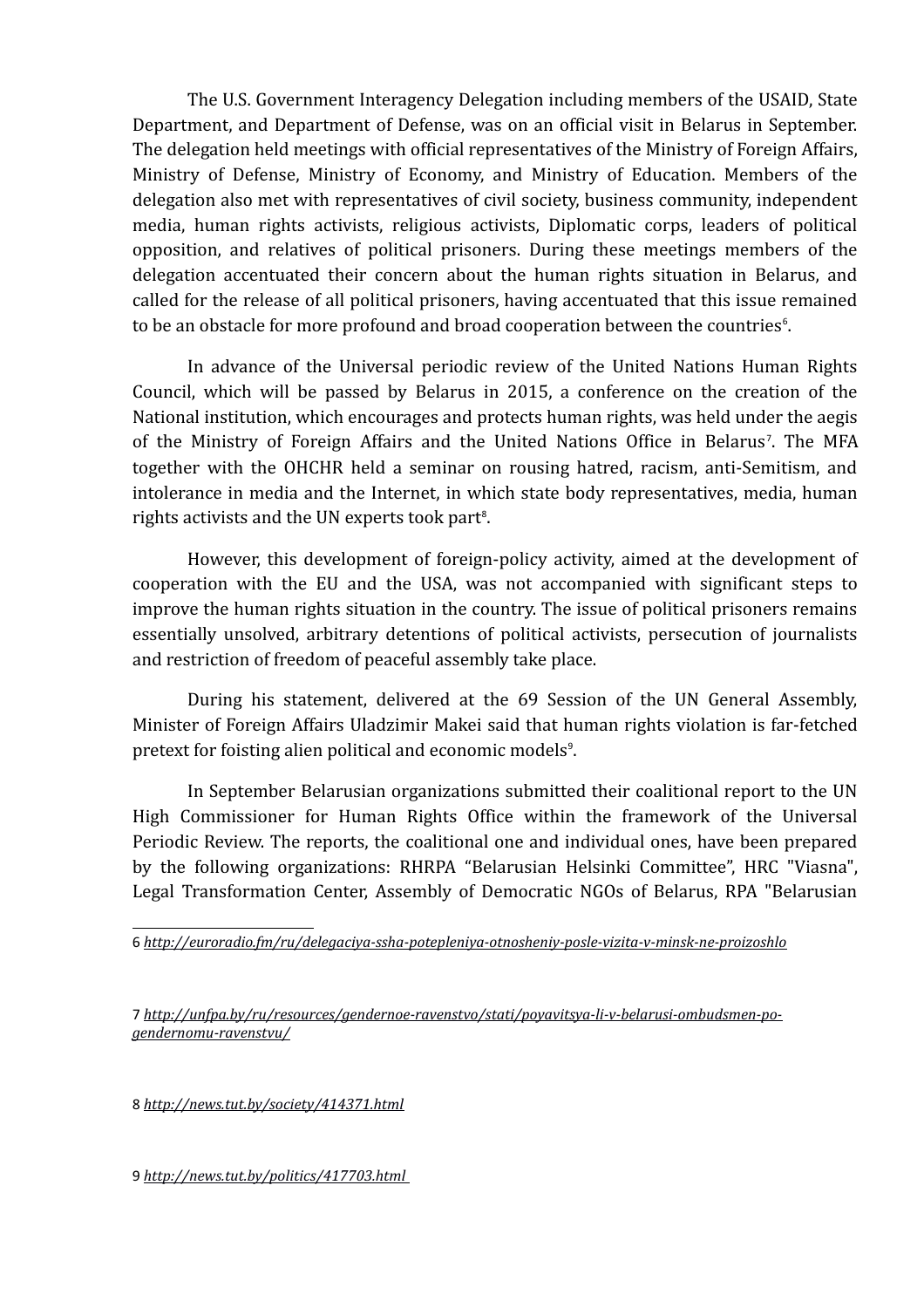Association of Journalists", RPA "Legal Initiative", "Salidarnasc" Committee, "For Freedom of Religion" Initiative, Office for the Rights of People with Disabilities, Belarusian Documentation Center, The Barys Zvozskau Belarusian Human Rights House<sup>[10](#page-3-2)</sup>.

Having noted certain steps aimed at implementation of recommendations, that had been provided after the first UPR cycle and admitted by Belarus, human rights activists expressed concern over the absence of real progress in key problem spheres of human rights situation in the country.

# <span id="page-3-1"></span>CHAPTER 2. OBSERVANCE OF HUMAN RIGHTS IN BELARUS

# <span id="page-3-0"></span>FREEDOM OF SPEECH

In the end of the third quarter of 2014 negative tendencies showed themselves in the sphere of freedom of expression.

The biggest concern is raised by the intensification of pressure on journalists, who work on foreign media without an accreditation (their flats being examined by police officers with the sanction of public prosecutors; records on their violation of media legislation being made; they are being made administratively liable).

The following events influencing the freedom of speech situation, that happened from June to July, should be marked out:

 injunction against the use of its trademark by the satellite channel TVchannel "Belsat" to use this name

detentions of journalists

 formation of the committee on the evaluation of information product for signs of extremism.

blocking and hacking of sites and prosecution of internet activists.

Court injunction against the use of its trade mark by the satellite channel "BelsatTV" in Belarus

<span id="page-3-2"></span>On September  $4<sup>th</sup>$  Supreme Court of the Republic of Belarus prohibited Telewizja Polska (founder of the TV channel "BelsatTV") from using trade mark "Belsat", having satisfied the claim of the owner of the Belarusian firm "BELSATplus" Andrei Beliakou. Initially the Chamber for Intellectual Property Disputes of the Supreme Court of the Republic of Belarus dismissed the claim of Andrei Beliakou and issued its verdict in favor of the satellite channel. But in half of the year, in June 2014, the Presidium of the Supreme Court of the Republic of Belarus overruled this decision and remitted the action for fresh investigation because of insufficient, in the Presidium's judgement, examination of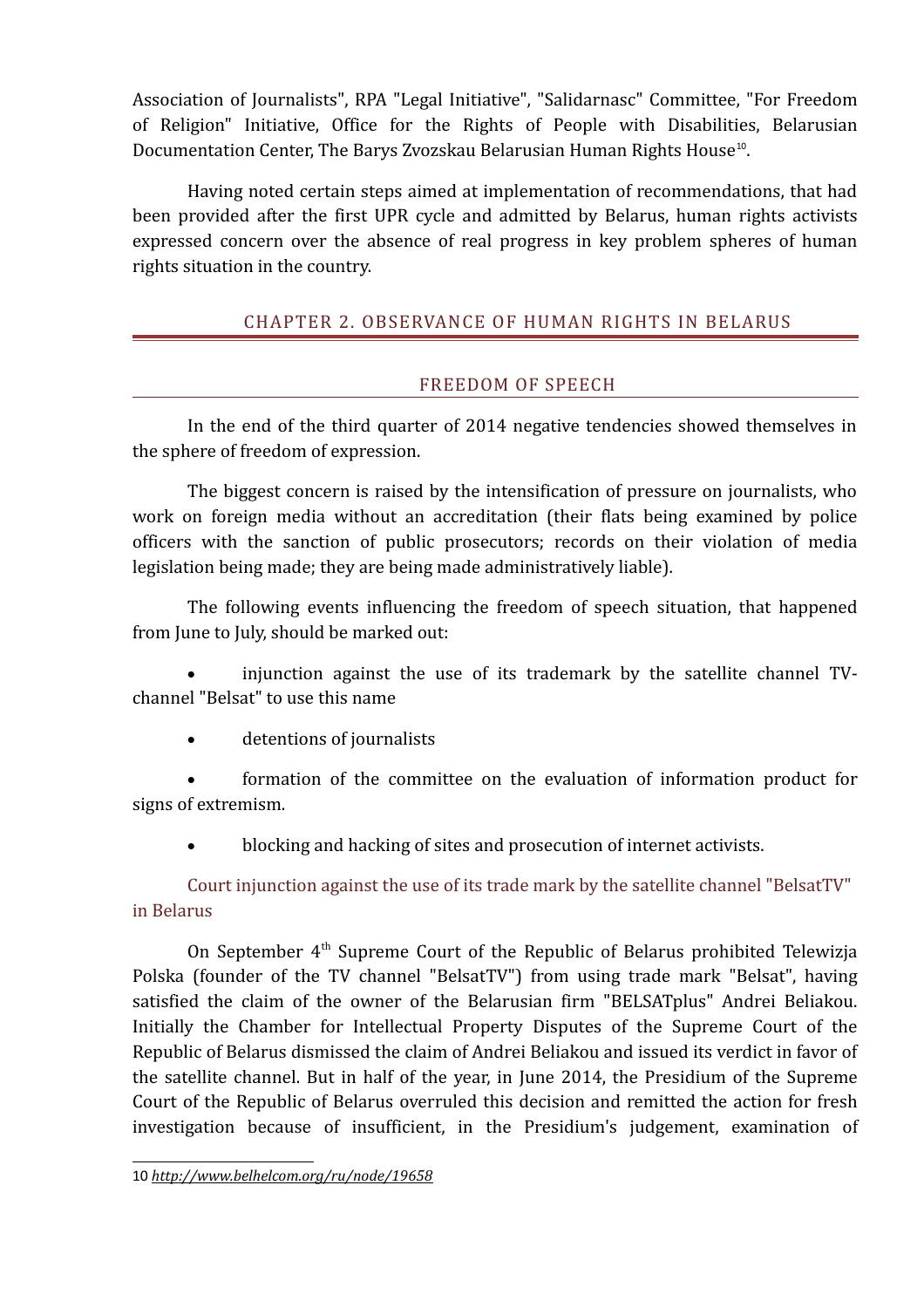evidence. On September  $4<sup>th</sup>$  the court prohibited the satellite channel to use the mark "BELSATtv BELSAT" when broadcasting to the territory of Belarus and on the TV channel site which is accessible to the Belarusian Internet users.

On Michail Yanchuk's<sup>[11](#page-4-0)</sup>, the Belsat representative in Belarus, despite the court decision, "there are no legal mechanisms for the legal execution of this judgement". "This trade mark is officially registered on the territory where we carry on business, i.e. the European Union and Poland in particular. And the trademark defense is conducted on territorial principle", explained Yanchuk. According to Yanchuk, Belarusian court rejected the argument of the advocate that this action was outside the jurisdiction of Belarusian courts, and also decided that "Belsat" acted on the territory of Belarus." Though officially we do not have any accredited journalist here, any property, any office", noted Yanchuk.

# Persecution of journalists for contributing to foreign media without accreditation

On September  $16<sup>th</sup>$  in Mogilev police officers made an inspection of flats of local journalist Ales Burakou and his parents. During these inspections that had been sanctioned by a public prosecutor, computers and system units owned by the journalist and his family were seized. The journalist is blamed of the publication of his article on the site of Deutsche Welle without an accreditation from the Ministry of Foreign Affairs. On September 39th two notebooks and a system unite were returned to the journalist. The other system unit is still to be returned by the police. On October 8th an action on the administrative violation of the article 22.9 of the Administrative Violation Code ("Violation of the media legislation") was considered. Ales Burakou was fined 40 base values (more than  $\epsilon$ 450). A day before a freelance journalist Andrei Mialeshka was fined 35 base values (about €390) for the violation of the same article of the Administrative Violations Code.

The fact calls attention that these inspections of flats of Ales Burakou and his parents, and the seizure of their office equipment (as well as the detentions of three journalists in Minsk in the same day) were carried out during the visit of Dunja Mijatovich, the OSCE Representative on Freedom of the Media, to Belarus. The issues of accreditation of journalists and of interaction between the press and law enforcement officials were the focus of attention of Dunja Mijatovich and the Belarusian officials who received her, but this fact did not prevented the violation of journalists' rights.

On September 25th in Babruisk (Minsk region) journalist Maryna Malchanava was fined an equivalent of €350 for carrying out professional activity without an accreditation. The court and the police considered the publication of an article, signed by her name, on

<span id="page-4-0"></span><sup>11</sup> *The TV channel "Belsat" is an international satellite channe, founded in 2007 under the treaty between Polish Ministry of Foreign Affairs and Polish television (Telewizja Polska). The channel broadcasts to Belarusian audience. Since the foundation of the channel Polish television has been trying to achieve the legal status in Belarus, but these attempts have been unsuccessful. The journalists who contribute to the channel (as well as to other foreign media) are constantly being given warrants by prosecutor's office and the KGB. Since spring 2014 they are constantly being fined for activity without an accreditation by the Ministry if Foreign Affairs.*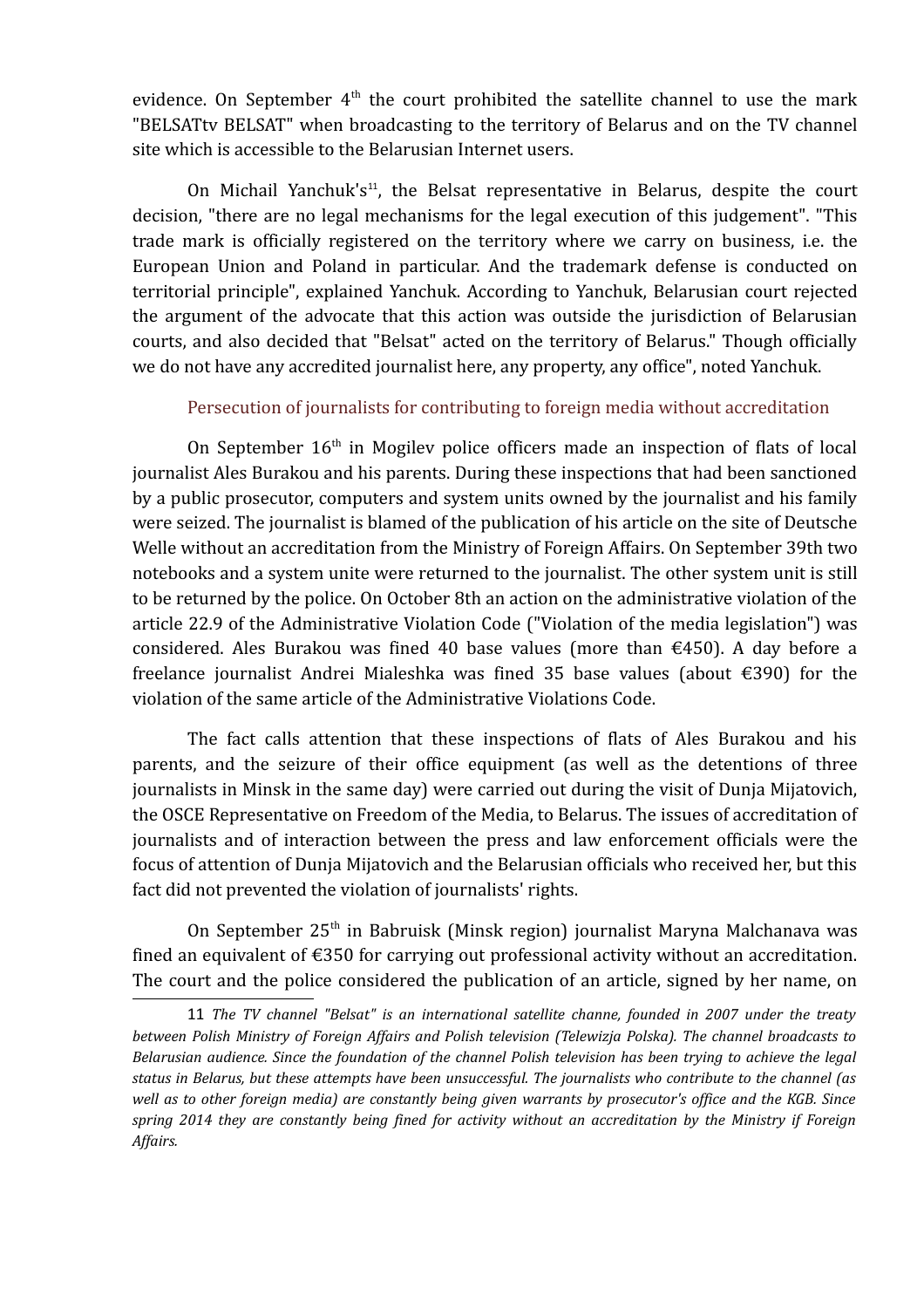the site of the TV channel "Belsat TV" to be "illicit fabrication and distribution of media production".

It is the ninth attempt to make a journalist administratively responsible for his work without an accreditation this year (they only had been warned by the prosecutor's office before). Six journalists (including Malchanava) were fined, one action is withdrawn due to the expiration of the period of calling to account, and two more actions are still in the police and it is so far unknown whether they will be considered. Six more journalists have been warned by the public prosecutor's office for the contribution to foreign media without an accreditation since the beginning of the year.

On September  $26<sup>th</sup>$  the public association "Belarusian Association of Journalists" declared that prosecution of journalists, whose names and materials appear in the media, is unlawful. According to the BAJ, such practice violates both domestic legislation and international engagements in the sphere of freedom of expression.

#### Detentions of journalists

During the period under review the PA "Belarusian Association of Journalists" recorded 7 detentions of journalists by police officers. On all occasions the journalists were released within 3 hours after the detention without a record being made.

24 short-time detentions of journalists altogether have been recorded by the BAJ since the beginning of the year. This number is slightly less than the previous ones. In 2013 more than 50 detentions had been recorded, and in 2012 about 60 detentions had been recorded.

# Formation of the committee on evaluation of information product for signs of extremism

Due to the resolution  $N<sup>o</sup>810$  of the Council of Ministers of August 21<sup>st</sup> 2014 the Republican expert committee on evaluation of information product for signs of extremism was created in Belarus. Regional executive committees were recommended to create analogous committees in each region and approve their memberships.

Media lawyers see the main threat in extremely wide interpretation of such notions as "extremism" and "extremist materials" in Belarusian legislation and practice.

#### Blocking and hacking of sites

During the period under review a few attempts to limit the dissemination of information in the Internet were recorded.

On July  $31<sup>st</sup>$  editorial board of the International consortium "EuroBelarus" declared that that their site was attacked by hackers. During a few days unidentified persons had been publishing provocative materials concerning Ukraine events on the site www.eurobelarus.info and spreading them actively in social networks. According to the editor Andrei Aleksandrovich, the attack was launched on July 24<sup>th</sup>.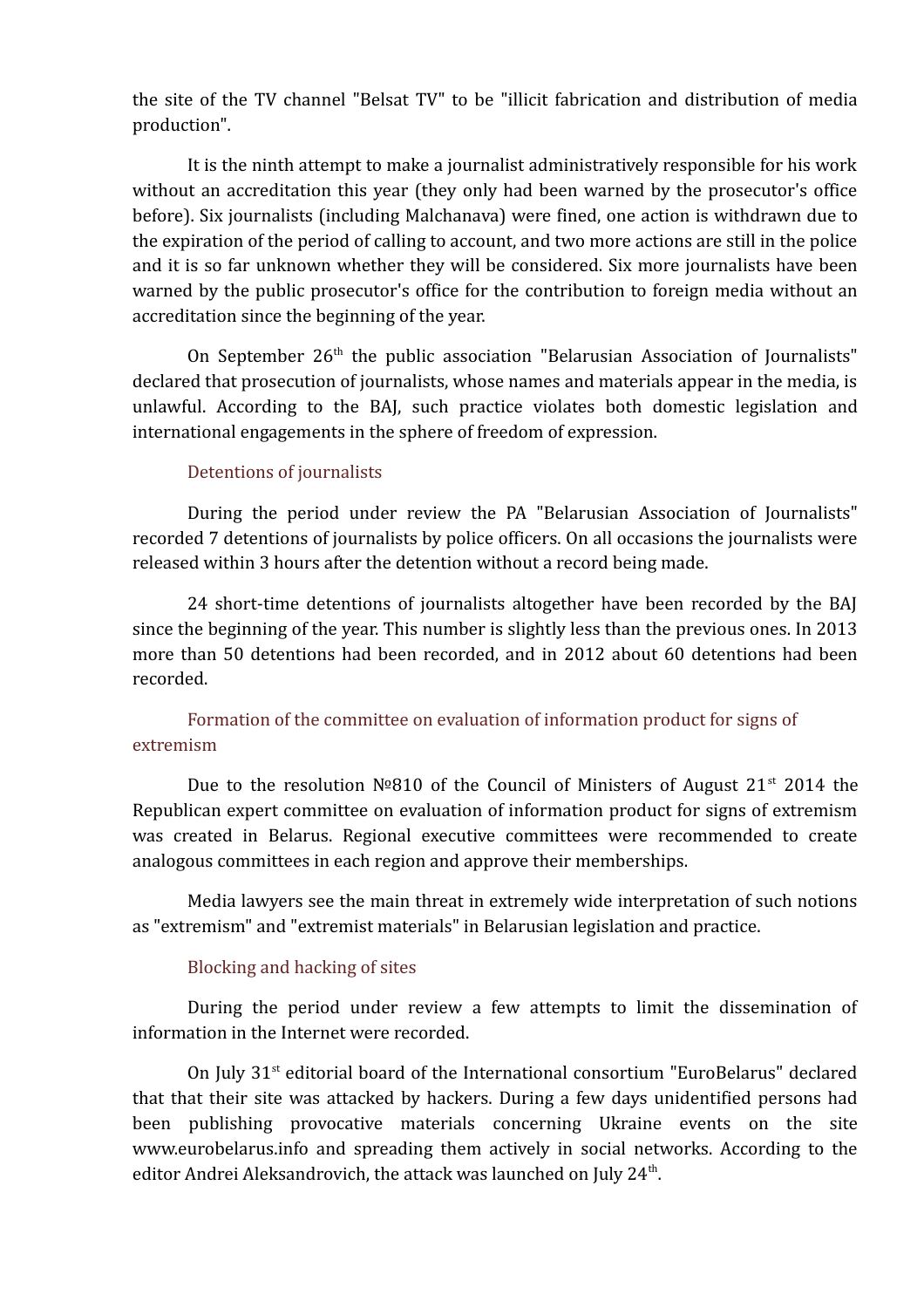Site employees link these events with an active position of the editorial staff in its coverage of Russia-Ukraine conflict: since the first days of the confrontation a special rubric "Ukraine events. View from Belarus" is actively filled.

On August  $14<sup>th</sup>$  the state monopolist provider blocked the access to the site charter97.org from Belarus. The visitors were letting the editorial staff know that they could not get in the site, but the site still could be accessed with the help of proxy server. The problems had been registered during the whole day.

# Criminal prosecution of the blogger's family

On July 15<sup>th</sup> Aleh Zhalnou, a blogger from Babruisk (Mogilev region), learned that a criminal action was initiated against his wife on charges of violence or threat of using violence in respect of a law enforcement official (Article №364 of the Penal Code).

The blogger claims that his wife fall a victim of acts of aggression of the officers of the Department of Internal Affairs, who were making a search in the Zhalnou's flat in the end of May of the current year. According to him, his wife tried to shut the door in front of the police officers who were breaking into the flat without the production of warrant. The woman was thrown at the floor, and one of the police officers claims that she "used violence" against him (bit him).

On July 22<sup>nd</sup> the court of Babruisk convicted Aliaksei Zhalnou, the son of Aleh Zhalnou, to three years of confinement in an open-type correctional facility and for payment of Br50 million (€3,5 thousand). International organization "Reporters Without Borders" voiced protest in connection with this sentence. "Unable to silence Aleh Zhalnou (a blogger who exposes the violations made by local authorities<sup>[12](#page-6-1)</sup>), the authorities are now targeting his son," said Johann Bihr, the head of the Reporters Without Borders Eastern Europe and Central Asia desk.

## <span id="page-6-0"></span>FREEDOM OF ASSEMBLY

No improvement of the situation with the implementation of right to assembly is recorded in Belarus. The authorities keep usually restricting citizens' right to freedom of meetings and assemblies.

Negative established practice of administrative persecution of socio-political activists, who participate and organize peaceful meetings without sanction of the authorities, and prohibitions on peaceful meetings, remain intact.

So in the evening of July 27<sup>th</sup> an activist of business movement Aliaksandr Makaeu was detained by police officers for raising white-red-white flag for the release of political

<span id="page-6-1"></span><sup>12</sup> *On September 4th 2013 the Zhalnous, father and son, filmed traffic police cars illegally parked by police officers, and made oral statement to the State Automobile Inspectorate officers on that matter. Both of them were detained. The blogger's son was charged of violence or threat of using violence in respect of a law enforcement official (Article #364 of the Penal Code). In February 2014 a suit was filed against the blogger himself. He was charged of the insult of the authority in his blog under the article #369 of the Penal Code of the Republic of Belarus.*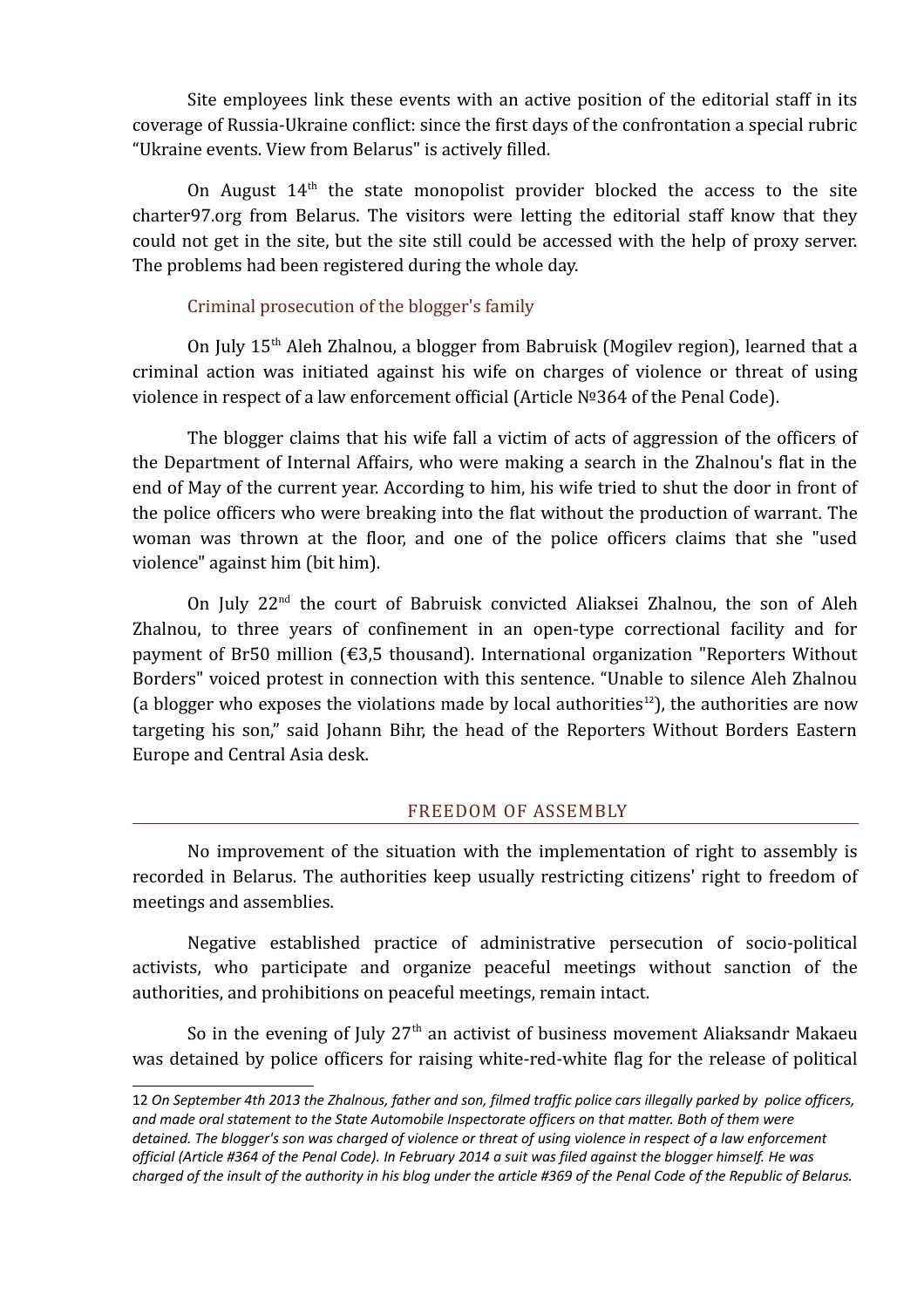prisoners during the traditional public prayer by Red Church on Nezalezhnasci square in Minsk.

On July 28th the Aliaksandr Makaeu was founded guilty by Maksim Sushko, the judge of the court of Maskouski district, on charges of disorderly conduct (art. 17.1 of the Administrative Violations Code) and disobedience to the police (art. 23.4 of the Administrative Violations Code), and was sentenced to 15 days of administrative arrest.

Homel city executive committee denied an ecological picket to activists of the initiative "Narodny Control" ("People's Control"). Public activists planned to draw public attention to unsatisfactory condition of reservoirs within the precincts of Homel in the context of the action.

Orsha district executive committee prohibited the celebration of Orsha battle. Application for the event was filed by members of the executive committee of the celebration of the 500 anniversary of Orsha battle.

Officially the celebration was prohibited because of the absence of contracts on servicing of the action, made with the police, polyclinic, and housing and utilities sector service. According to the decision of local executive committee, applicant should have made such agreements even before filing their application.

In Mogilev a picket, planned on August  $4<sup>th</sup>$ , with the request to release political prisoners, was prohibited. Deputy Chairman of Mogilev city executive committee Andrei Kuntsevich informed human rights activists Barys Buhel and Aliaksei Kolchyn that actions of this kind were not allowed to be carried out in the place where the picket should have been held, a spot by Pervomayskaya street 31.

In September Tatsiana Hrachannikava, who had filed an application for a picket of solidarity with Ukraine, was denied by Minsk city executive committee.

The rationale of the answer stated that individual picket would not be conductive to safety of elements of accomplishment and green plantations, and would also be able to disturb pedestrian and vehicular traffic, and to distract drivers from following traffic laws.

Minsk city executive committee refused pickets in favor of ending war in Ukraine, which were to be held by the Russian embassy on September  $19<sup>th</sup>$  and  $20<sup>th</sup>$ , to activists of "For Freedom" movement Ales Marchanka and Artsion Liava.

The formal reason for the refuse was that Marchanka and Liava had been previously made administratively liable. On May  $6<sup>th</sup>$  they had held an unsanctioned action of solidarity with Ukrainian people and against Russian occupation of the Crimea. They were sentenced to 5 days of administrative arrest for it.

Brest city executive committee approved new procedure for the conduct of mass events. It does not provide making the contract with the police in case the organizers undertake to administrate the law on their own.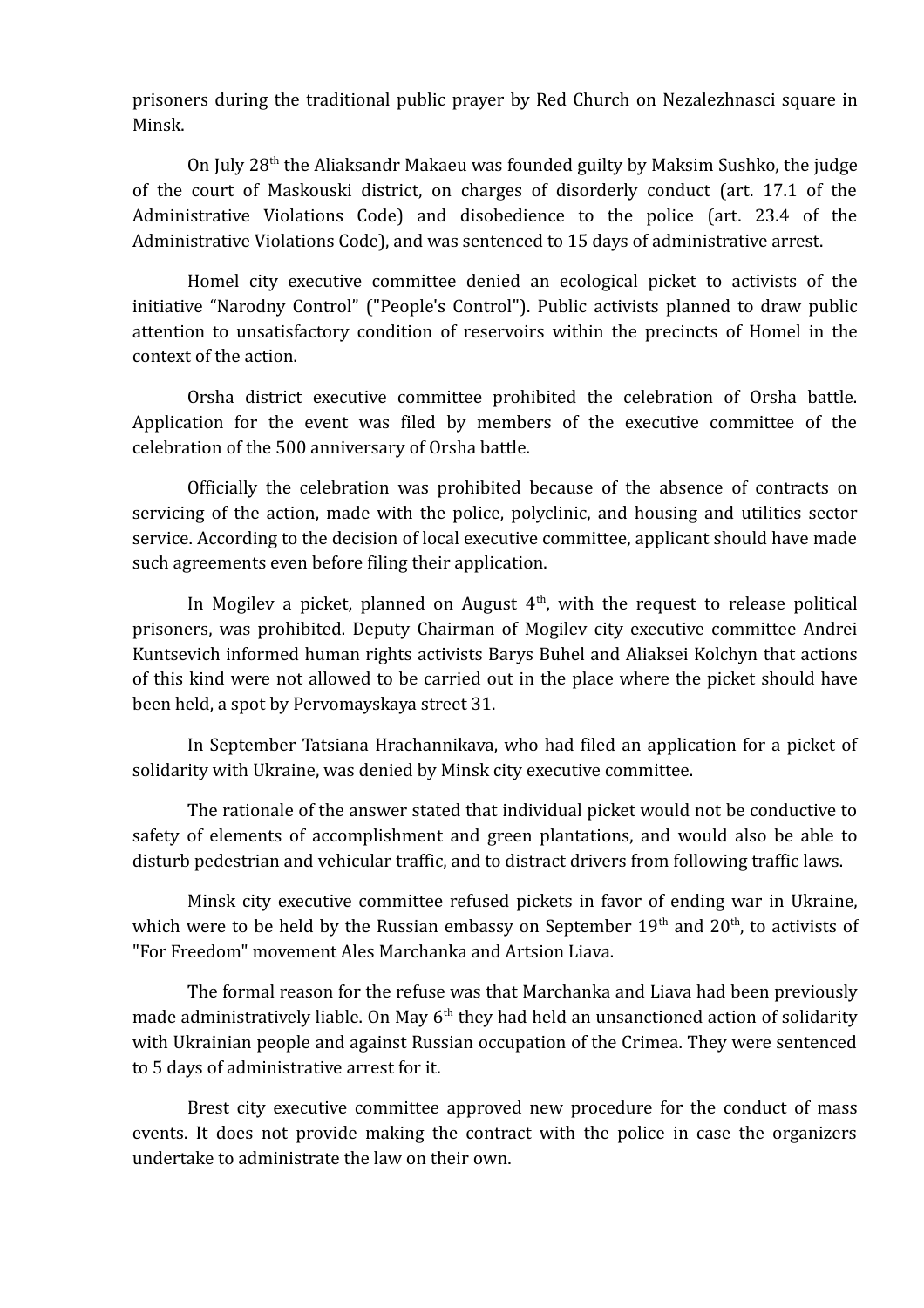According to Uladzimir Velichkin, the local human rights activist, it was achieved because of complaints filed by human rights activists and public activists.

In Baranavichi decisions of city executive committee concerning the mass events were also amended. It follows from the letter, which Siarhei Housha, a human rights activist, received from the Brest regional executive committee. The letter № 04-17 / 125, which was signed by the deputy chairman Leonid Tsupryk and sent on September  $24<sup>th</sup>$ 2014, says that Brest region executive committee instructed Baranavichy city executive committee to bring decision №207 into accord with the Resolution of the Council of Ministers of the Republic of Belarus №207 "On approval of Statute of the procedure of organization of interaction of law enforcement authorities, organizers of mass events and members of the public who meet obligations to maintain public order during mass events" of March  $5<sup>th</sup>$ , 2012.

According to this resolution, executive committee should provide a copy of the application to the law enforcement authorities on the second day after an application for a mass event had been registered.

In Vitebsk police refuses to make such contracts before the permission to hold a mass event is granted by local authorities to its organizers. Hence the interpretation of the law on mass events by Vitebsk regional department of the Ministry of Internal Affairs comes into contradiction with the provisions of the resolution of Vitebsk city executive committee concerning mass events.

As for Vitebsk polyclinics, they refuse to make contracts for various reasons. The most widespread one is the reference to the absence of available specialists. The other one is the reference to the answer of the Supreme Court saying that serving of mass actions is not on the list of paid medical services.

Decision of the court of Khoiniki region to recognize the complaint filed by Aliaksandr Pratsko about the decision of Khoiniki district executive committee to deny a picket in support of importance of the independence and in expression of solidarity with Ukrainian people to him, as reasonable, and to reverse the decision of Khoiniki district executive committee of July  $18<sup>th</sup> 2014$  to deny the picket.

# <span id="page-8-0"></span>FREEDOM OF ASSOCIATIONS AND THE SITUATION OF THE NON-GOVERNMENTAL ORGANIZATIONS IN BELARUS

July to September 2014 no important amendments to the NGO legislation were made. According to the Resolution of the Council of Ministers of the Republic of Belarus  $N^{\circ}$  2014, the period of validity of the certificate about the approval of the name of newly created institutions and association has been reduced from three months to one.

During the monitoring carried out in the first half of the year official statistics were published by the Ministry of Justice concerning the registration of public associations and the control of their activity by judicial bodies.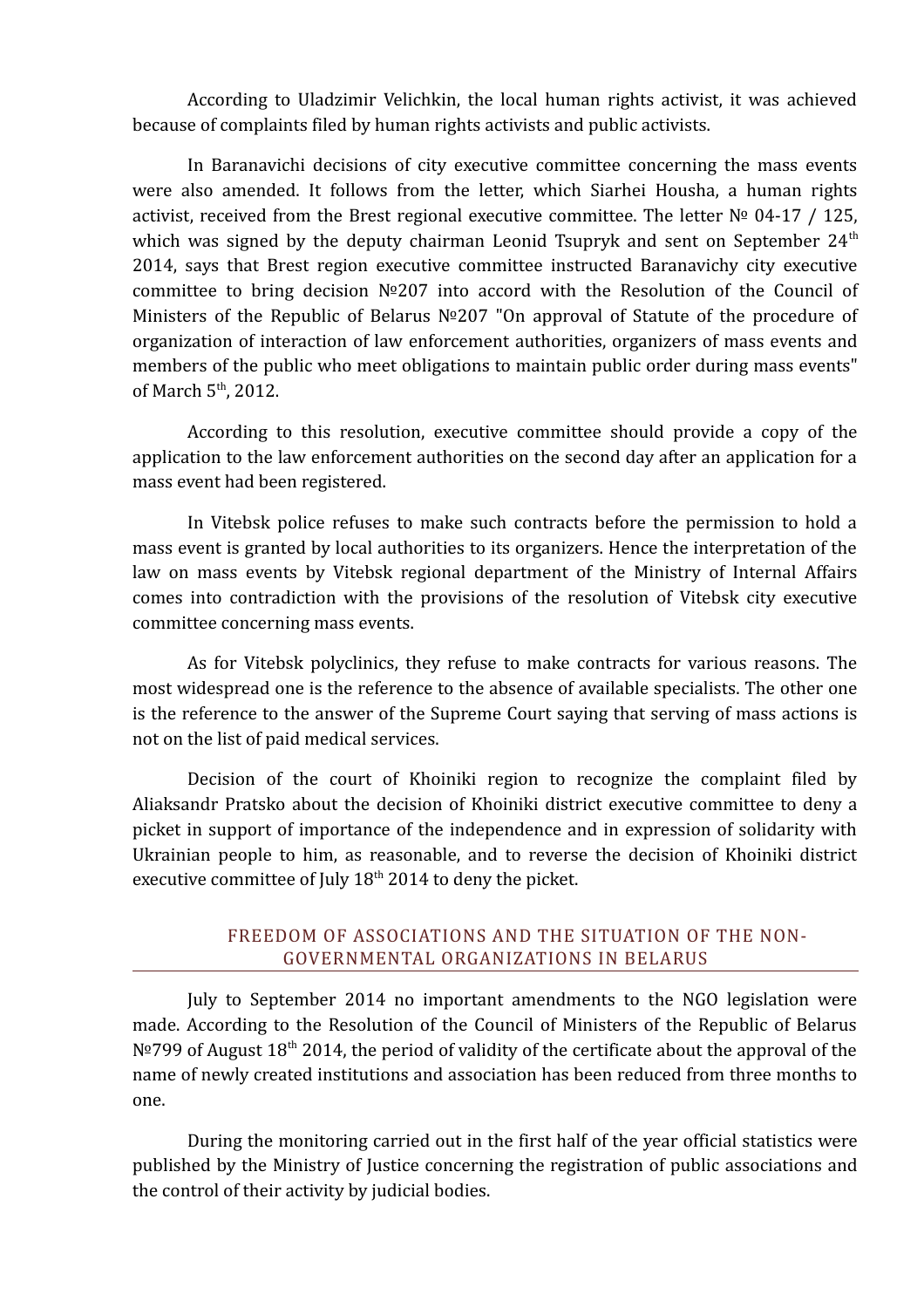43 new public associations (1 international, 8 republican, and 34 local), 1 international association of public associations, and 4 new local funds were registered January to June 2014. As compared with the first half-year of 2013 total number of registered organizations increased by 3% (from 2492 on July  $1^{st}$  2013 to 2567 on July  $1^{st}$ 2014). The number of registered funds increased by 5.7% (from 140 on July  $1^{st}$  2013 to 148 by July  $1<sup>st</sup> 2014$ ).

The Ministry has also noted the increase of the number of organizational structures of political parties and other public associations registered in the country. The number of organizational structures of political parties registered (put on record) in Belarus increased by 3,2% (from 1033 on July 1<sup>st</sup> 2013 to 1066 on July 1<sup>st</sup> 2014); the number of such organizational structures of trade unions decreased by 0.7% (from 23039 on July  $1^{st}$  2013 to 22875 on July  $1<sup>st</sup>$  2014) the number of organizational structures of public associations increased for 4% (from 38537 on July 1st 2013 to 40066 on July 1st 2014).

It can also be noted as a positive step that the Ministry of Justice have started to publish the data concerning the verification of the judicial bodies in respect of non-profit organizations along with the statistics of registration of public associations and funds. In particular, according to the ministry, judicial bodies verified the activity of 15 public associations in order to check its conformity with the legislation of the Republic of Belarus and with their constituent documents (charters). On the ground of these verifications some of the organizations were given written warrants. Altogether 51 written warrants were given by the judicial bodies in the first half-year of 2014; 42 of them were given by the Ministry of Justice (9 warrants were given by the regional departments of justice respectively).

Activity of two public associations (1 republican and 1 local) was temporarily suspended judicially for the violations of legislation, 2 local public associations were liquidated judicially at the suits of regional departments of justice.

It should be noted, however, that the statistics of the refusals to register newly created public organizations and funds by the Ministry of justice is still not published. It does not let to assess possible improvement of implementation of the freedom of association.

During the monitoring carried out in July-September 2014 judicial bodies registered 28 public association (namely 20 sports ones, 1 caravanner, 1 of aviation lovers, 1 entertaining, 1 cultural, 1 of the Investigation Committee veterans, 1 for legal assistance to the consumers, 1 of honorary consuls), 6 funds, 13 non-governmental institutions.

At the same time a number of refusals to register funds and public associations were recorded, including human rights ones, during the monitoring.

In July the Ministry of Justice denied registration to Republican human rights public association "Movement for the implementation of International Covenant on Civil and Political Rights" (Association "Covenant"), created in an effort to facilitate implementation of decisions ("considerations") of the United Nations Human Rights Committee. The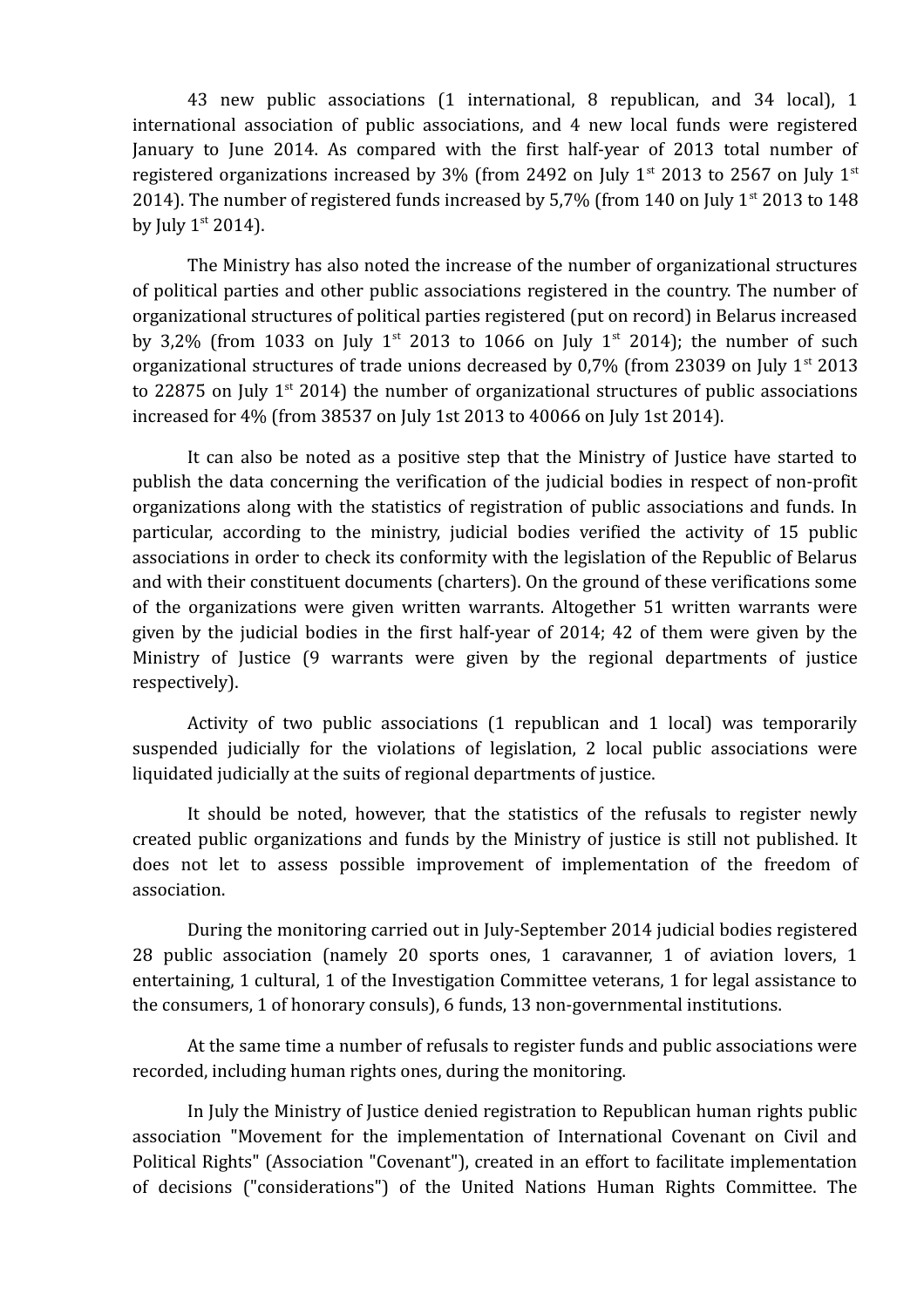reasons for such decision were complaints of the Ministry against the list of the founders of the association, in particular, not indicated work phones of some of the founders, and mistakenly indicated number of the flat of one of the founders. The Ministry has also indicated the absence of the annex to the protocol of the constituent assembly with the list of founders present on it as a reason for the denial. The founders of this public association filed a complaint to the Supreme Court, but the Supreme Court dismissed it and found the denial lawful on September 30<sup>th</sup>.

On July 16th Minsk city department of justice denied registration to the public association "Society for support of extreme expeditions and prevention of emergencies "Pole". The registering body indicated the absence of a document which would confirm that the lessor was entitled to demise the premises for a leading body of the organization as a reason for the denial (according to the legislation no such document has to be provided).

Because of such reasons related to challenge of the competence to provide legal address, registration was denied to a number of non-profit organizations. The main Minsk city department of justice denied registration to the Local fund for support of social and business ideas "Startidea". Main Grodno region department of justice denied registration to Cultural educational public association "Spadchyna" ("Heritage").

On September 2nd Ministry of justice denied registration to the Republican public association "Krayovae abyadnanne litsvinau" ("Regional litvin assosiation"). The reasons for the denisll were a few obviously far-fetched complaints against the list of founders: for example, one of the founders lives in the Karl Marx street, while, according to the Ministry of Justice, he lives in the Karl Friedrichovich Marx street. On the ground of such absurd complaints the Ministry declared the list of founders to be invalid, and denied registration to the PA. It is the fifth denial to registrate this public association. The founders filed a complaint to the Supreme Court against this decision of the Ministry of Justice.

In September 2014 Main Mogilev region department of justice filed an action to the court to suspend the activity of a public organization "Mogilev human rights center", one of the few registered regional human rights organization, for three months. The reason for the action was the claim against the legal address of the organization, which the judicial bodies had themselves refused to re-register after the application had been filed by the organization. During the trial the organization found a new legal address and filed the documents to register it. The court of Mogilev region should decide the action in October.

In July-August Mikhail Varanets, the head of public association "Voila k razvitiyu" ("Will to Development"), was made administratively liable and fined for the absence of instruction about the recycling of wastes in the organization. This decision was appealed in court and overruled because of procedural irregularity.

In September Party of Belarusian Popular Front was confronted with difficulties when looking for the premises to hold party congress. According to opposition party members, they were refused to rent more than 50 halls of the required capacity. At the same time the owners of both state and private premises demanded the permission from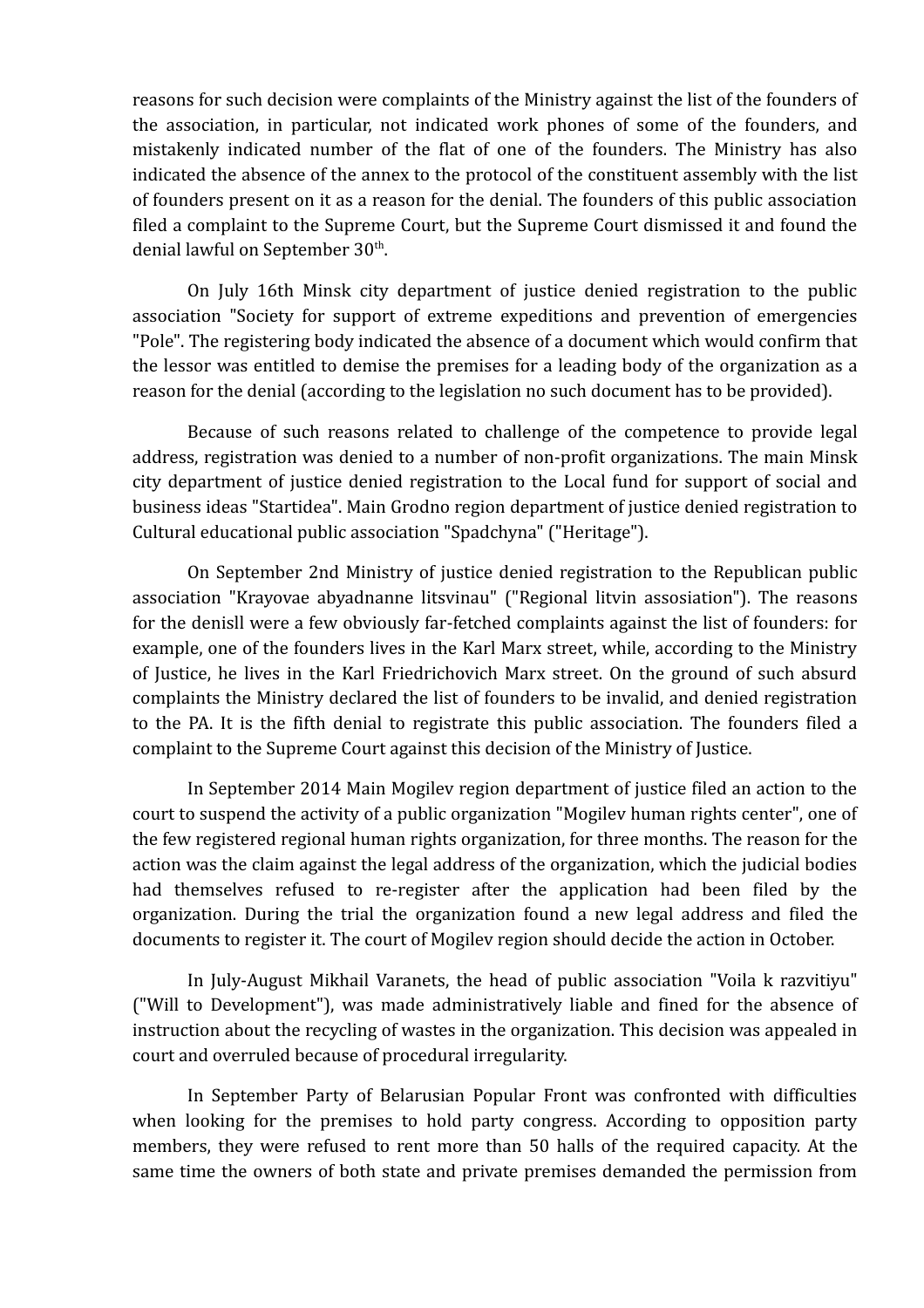local authorities to hold the congress, though according to the legislation, meetings of parties and public organizations do not need such permission.

## <span id="page-11-0"></span>ADMINISTRATION OF JUSTICE

On July  $1<sup>st</sup>$  amendments and additions were made to the Civil Procedure Code. As it is indicated on the National Legal Internet Portal of the Republic of Belarus, they are aimed at improvement of provisions of the code.

Provisions were added, which regulate features of the consideration and resolution of complaints from citizens against the warrant about a possibility to be sent to a medicallabour centre, and complaints from those being in a medical-labour centre against the penalties imposed on them. The law also makes amendments concerning the procedure of consideration of application for the reduction of the term of being in the medical-labour centre. No such procedure has been in the code before.

Despite the fact that these amendments are positive and are aimed at implementation of the constitutional right of citizens to make a complaint against the state bodies actions, these amendments only accentuate non-medical, punitive nature of the approach to the alcoholism in the country.

On July  $11<sup>th</sup>$  the Supreme Court published Short statistics about the administration of justice by regular courts during the first half-year of 2014. It calls attention that an extremely low number of verdicts of not guilty has been passed. Only 57 people were found not guilty after the consideration of 19804 criminal actions and passing of sentences. Thus the percentage of verdicts of not guilty is 0,2%, which is an extremely low figure, and it keeps decreasing (for comparison, in 2013 the percentage of verdicts of not guilty was 0,4%). 4985 of convicts were deprived of liberty (24% of the whole number of punishments prescribed); 3428 convicts were arrested (17%); 1234 convicts were restrained of liberty and sent to open-type correctional facilities (6%). Thus 47% of the punishments prescribed provide high degree of isolation of the convicts. This number is rather high in the context of the activity aimed at the expansion of practice of prescription of alternative punishments, declared by the Supreme Court.

According to the data provided by the Supreme Court, 427 verdicts were reversed in the exercise of supervisory power or under cassation procedure in the first half-year of 2014. 434 verdicts were changed.

The statistics of consideration of administrative actions also call attention. During the first half-year of 2014 rulings on administrative violations were made in respect of 150 114 people. Though alternative jurisdiction of the actions about disorderly conduct and drinking alcohol in public places was introduced (since the beginning of 2014 heads of the internal affairs bodies were vested to make a ruling on such actions upon approval of the person), the number of such actions is still a significant part of the whole number of administrative actions considered by the courts (drinking alcohol – 20%. disorderly conduct – 19%). At the same time the part of such actions decreased a bit in comparison